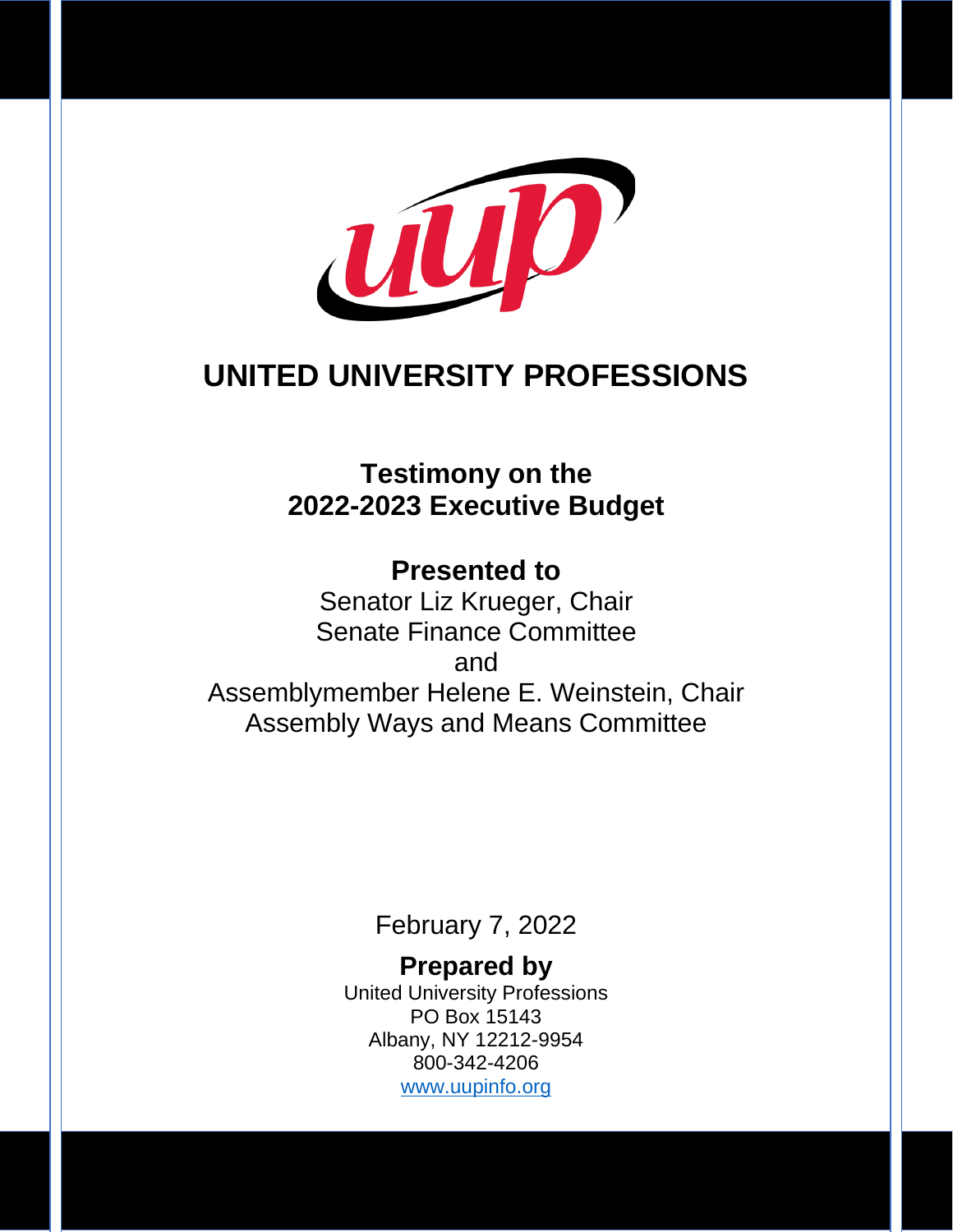# UNITED UNIVERSITY PROFESSIONS

Chairperson Kreuger, Chairperson Weinstein, distinguished members of the Senate Finance Committee and Assembly Ways and Means Committee, thank you for inviting United University Professions (UUP) to testify on the 2022-23 Executive Budget for higher education.

My name is Dr. Frederick E. Kowal, and I am the president of UUP, the largest higher education union in the country. It is my honor to represent more than 37,000 academic and professional faculty at SUNY. Our members live and work in communities across the state of New York, serving hundreds of thousands of students and patients at 29 SUNY comprehensive, technical, specialized and university centers, SUNY academic medical centers and state-operated public teaching hospitals, and System Administration.

I'd like to begin by thanking you for your commitment to fighting for fully funded public teaching hospitals, growing our opportunity programs, and addressing funding gaps in programs like the Tuition Assistance Program (TAP) and the Excelsior Scholarship. I applaud your tireless efforts and steadfast support to make SUNY as inclusive, accessible, and sustainable as possible for our students and communities.

The 2022-23 Executive Budget is a step in the right direction to bolster the SUNY system as a cornerstone of New York's communities and higher education landscape. However, after years of proposed cuts to SUNY in the previous governor's budgets and a decade of underfunding our university, we are asking the Legislature to fulfill the promise to SUNY students, faculty, staff, and the communities around our campuses that this Executive Budget makes by putting the necessary additional investments in place to protect and grow public higher education in New York.

SUNY has not seen this type of proposed investment in more than 20 years. But while the proposed increase in state aid to campuses in the governor's proposal provides a much-needed investment in public higher education in New York state, issues of economic inequality and injustice persist that must be addressed to attain a more just and equitable SUNY system.

The data is clear: students are struggling to complete college on time – or at all. On a larger scale, people have been leaving Upstate New York for other areas, as evidenced by recent U.S. Census data. We see these population changes mirrored at the SUNY-level as well; our upstate Comprehensive Colleges have seen stark drops in enrollment over the last decade. What these colleges – and these communities – need most is an *investment* in their futures. These smaller upstate cities saw their most prosperous times when our state government took charge and funded programs, including SUNY, to bolster economic growth, progress, and the ability for families to achieve a level of middle-class comfort. It is only through investment that these communities will prosper again.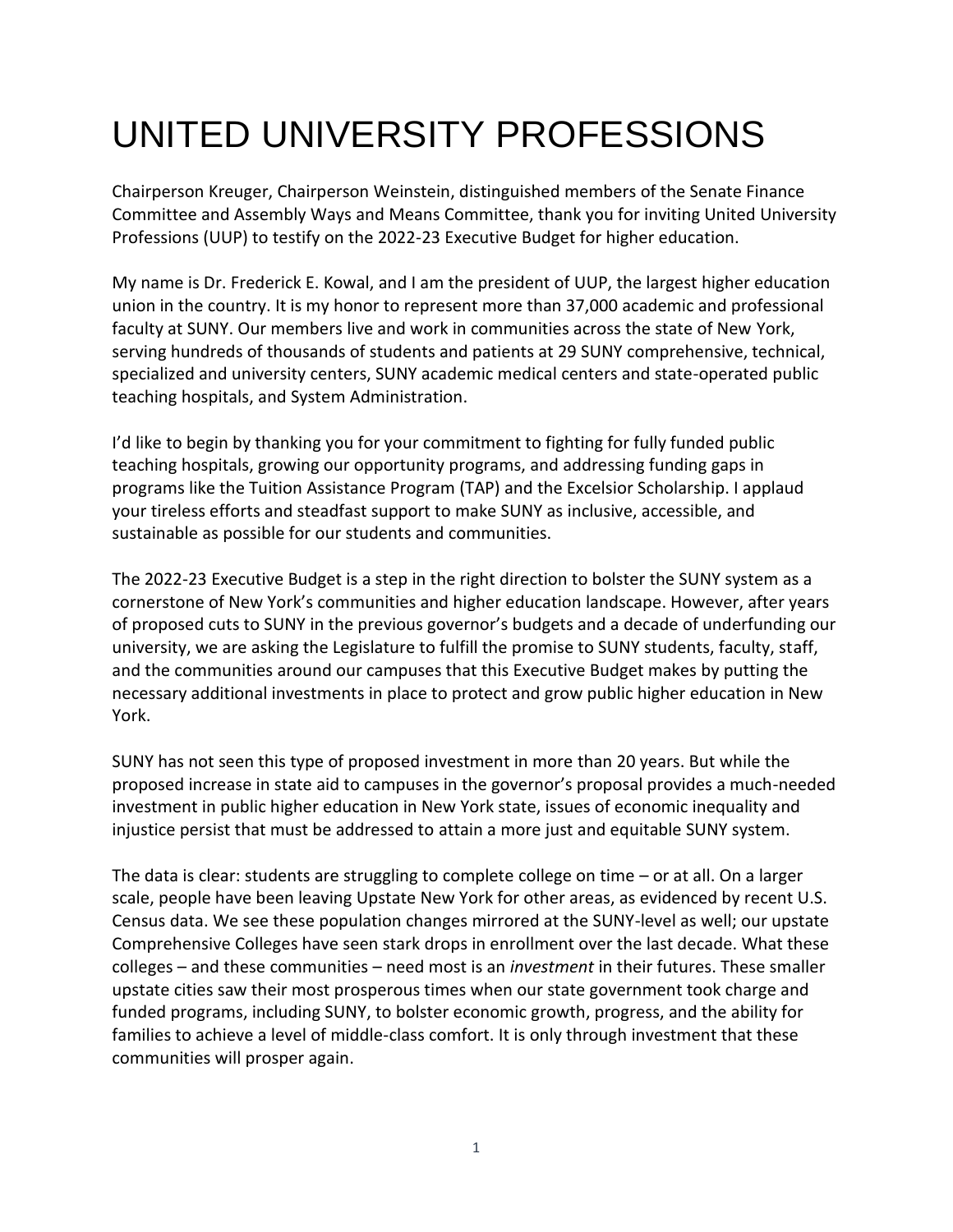This vision is attainable. The strides made by the Legislature last year in leveling the playing field through taxes on the wealthy have only shown us the beginning of what is possible. The fears of wealthy people fleeing the state with the enactment of the new millionaires' tax have been unfounded. To the contrary: most of the people who have left the state were living in areas that have seen the disappearance of jobs and a lack of both public and private investment. By investing in SUNY campuses across the state, we can begin to stem the loss of population across upstate and anchor these communities in exciting new fields of education and technology.

#### **Fully Fund SUNY Teaching Hospitals - Save New Yorkers**

As we applaud many parts of the Governor's proposed Executive Budget, UUP cannot allow another year to go by – another year of a global pandemic – and see New York state not fund their State University's teaching hospitals. While funding was added across many noteworthy programs in SUNY, the glaring and tragic omission of any critical mission funding for hospital operations and no recognition of the debt service that only the SUNY hospitals bear in state government cannot stand.

Under Governor Cuomo, support for the SUNY hospitals was reduced year after year, until it was finally eliminated completely. This assault has resulted in a net loss of over \$1 billion to these institutions. Our teaching hospitals, located in Brooklyn, Syracuse, and Stony Brook have provided more than 1.3 million New Yorkers across the state with high-quality health care, regardless of ability to pay or severity of cases presented. The state abandoned these hospitals and the patients they serve by withdrawing financial support for their critical public mission.

As a state and a nation, we currently face critical, and still growing, staffing shortages in multiple medical professions. These include primary care physicians, nursing professionals, and laboratory technologists, among others. While many of these shortages have been dramatically exacerbated by pressure that the pandemic placed on healthcare, they were caused by systemic issues that predated the pandemic and will continue after the pandemic resolves.

The SUNY teaching hospitals play a critical role in training the next generation of medical professionals. Their mission must be supported and expanded if we are going to begin to address the staffing crisis in health care. UUP urges the Legislature to protect these public teaching hospitals and their communities by providing an appropriation of at least \$87 million in operating funds to support their critical public mission. In truth, this would be a reinstatement of an appropriation that should never have been removed.

SUNY's academic medical centers are the only state entities that are required to cover employee fringe benefits and debt service costs. In addition to providing proper hospital state operations support, UUP asks the Legislature to add \$68.8 million in funding to their final budget proposal for the debt service for our three SUNY hospitals. UUP also fully supports Senator Rachel May's bill, that will keep hospital funds in patient care and prevent the Division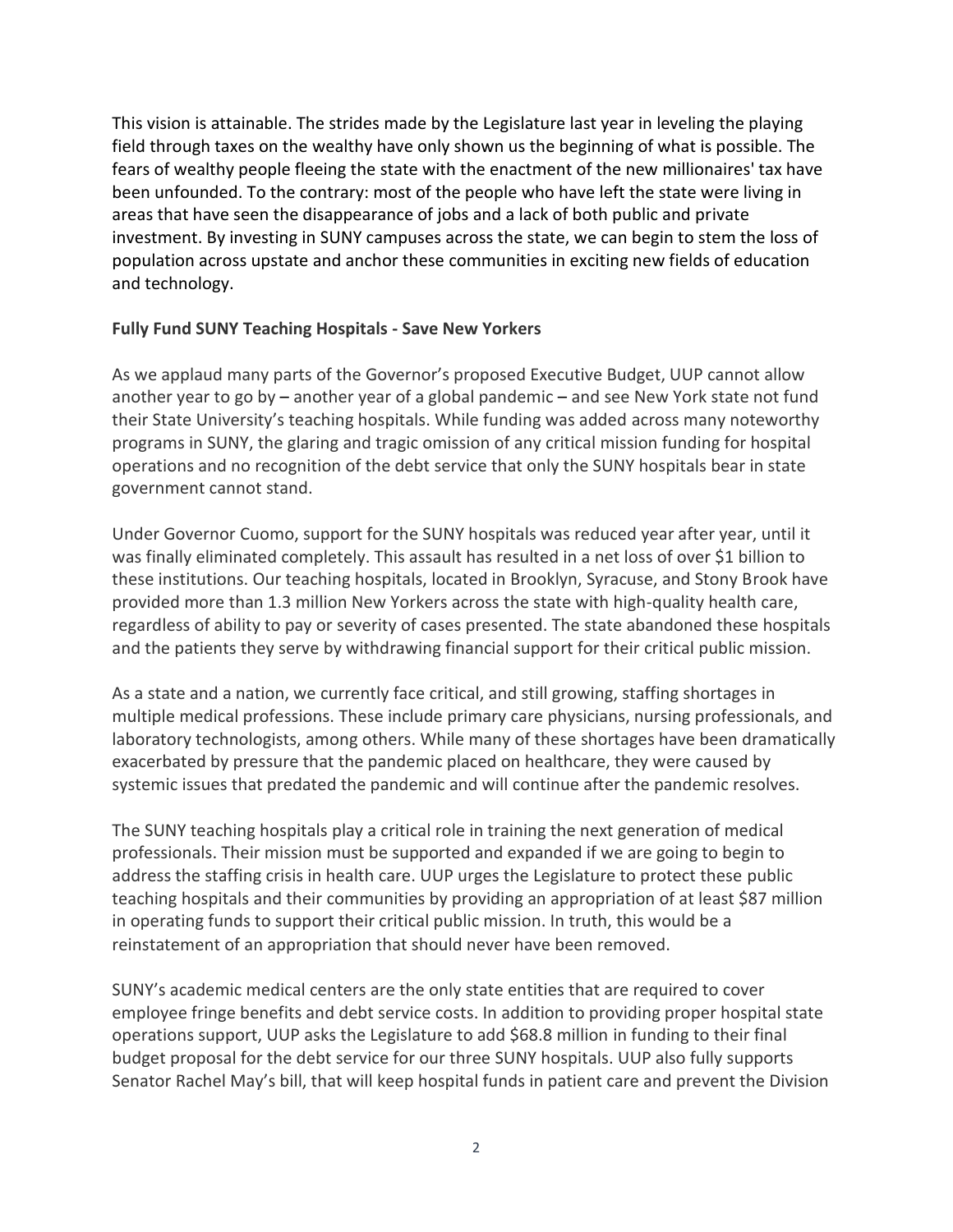of Budget from sweeping precious resources for the debt service, that should be the state's responsibility. It is imperative that an appropriation match this critical legislation.

Our three SUNY hospitals have been at the epicenter of the coronavirus pandemic in New York, but they are still obligated to pay debt service to the state for any capital projects that allow them to better serve their communities and save lives. The governor's proposed \$150 million for capital projects can only help to modernize these public teaching hospitals, but only if the state addresses debt service relief. Those capital funds will be out of reach for our hospitals because they cannot afford to pay the debt associated with new projects. If the governor and the Legislature does not address this vicious cycle of disinvestment, our hospitals – SUNY Downstate Health Sciences University, Stony Brook University Hospital and Upstate Medical University – will continue to struggle, and at some point, be unable to provide the level of care that all New Yorkers deserve.

Some argue that our hospitals are health care settings that can generate revenue, therefore nullifying the need for this debt service coverage like other SUNY institutions. That position ignores the plain fact that these institutions are teaching hospitals. The emergency rooms, operating rooms and labs are the classrooms for future doctors and health care professionals.

Over the last two years of a deadly and unrelenting pandemic, UUP members have stepped up and done exhausting, unrelenting work to save lives. During this unprecedented time our state hospitals have been pushed to the brink. They are struggling financially and to retain overworked staff. Downstate was declared a COVID-only hospital, Stony Brook treated thousands of COVID patients, and Upstate, as the largest hospital in Central New York, took on the COVID surge there. All three have been forced to cancel elective surgeries multiple times.

Thanks to loans and grants from the federal government, the administrations of these hospitals have been able to get by until now. The loans from Washington, D.C. are due. On December 31<sup>st</sup> of last year, our SUNY hospitals had to repay \$184 million to the federal government. On December 31<sup>st</sup> of this year, in just ten and a half months, our SUNY hospitals will be required to repay an additional \$204.3 million. A state budget without financial assistance to these safety net hospitals is unconscionable. We urge you to include debt service relief and critical mission funding for these essential teaching hospitals.

We must acknowledge what our members at SUNY's public teaching hospitals have sacrificed and have been through for two years and recognize that their life-saving work continues today and every day. Together, like no time in our history, we must fight for our State University's hospitals. From COVID to debt service, to Medicaid cuts, to federal changes to the DSH program, and the last decade of pushing privatization, our SUNY hospitals have been under assault—while the need for their services and care only grows. We have a responsibility to support the state's public teaching hospitals, and we must keep them prepared to respond to future pandemics and state health crises.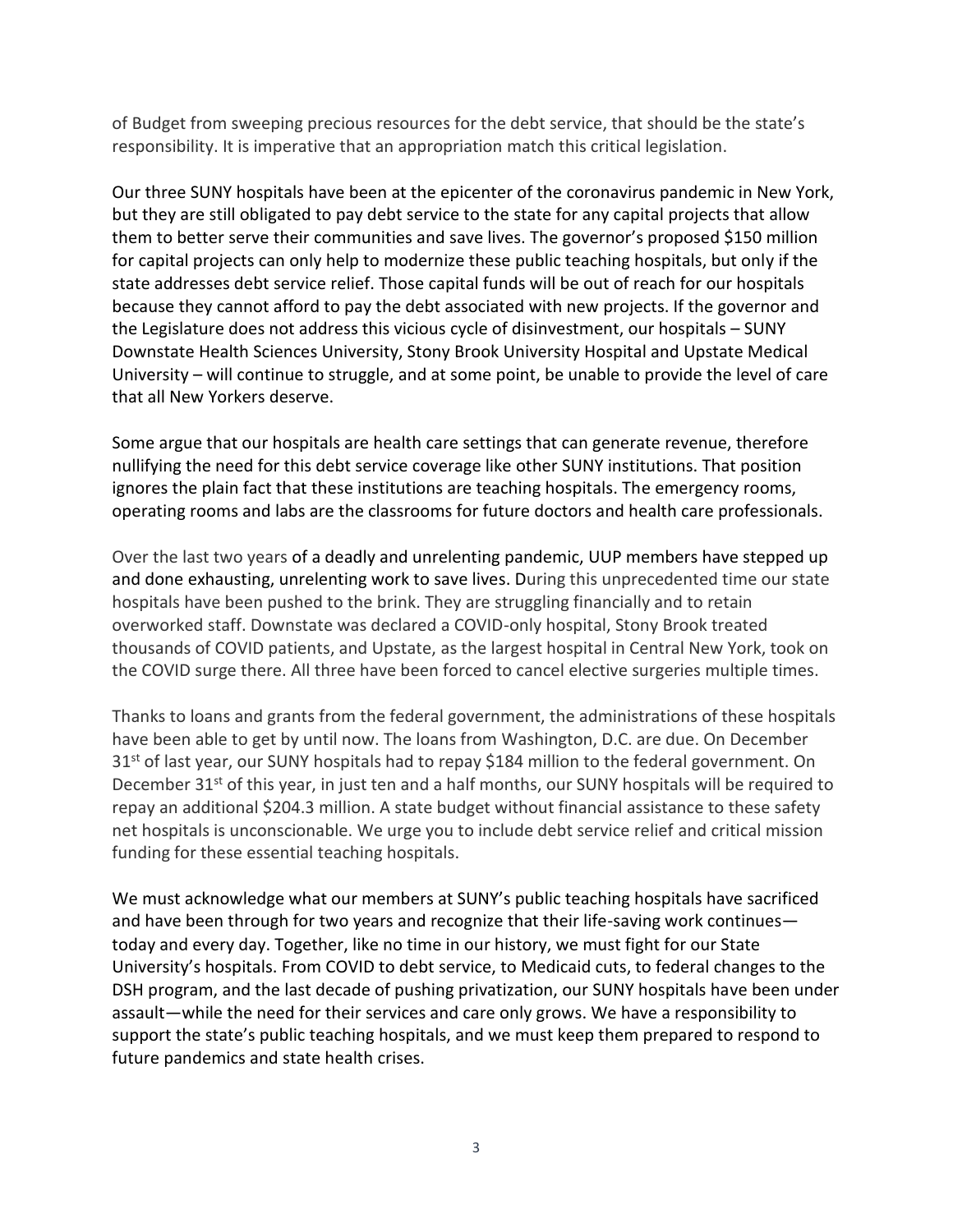The governor's proposed \$3,000 bonus for certain essential, front line health care workers is a step in the right direction, but unfortunately, it excludes many workers who have fought armin-arm with their coworkers over the last two years to stem the pandemic. If the current requirements were adopted, UUP alone represents 2,745 health care professionals that will be excluded from a benefit they have literally risked their lives earning. This does not account for many of our PEF brothers and sisters who are also excluded.

Employees outlined in this Article VII proposal as eligible for this bonus include "practitioners, technicians, assistants, and aides that provide hands on health or care services to individuals," but do not include many of UUP's members who are engaged in direct patient care or who oversee care work in our public teaching hospitals – but who nevertheless also have daily contact with patients. And the current bill language does not value the work of employees working in the pathology lab testing for a highly contagious virus, or employees who worked under enormous pressure performing health care functions which were – and are – crucial to caring for patients during the pandemic. Those employees are excluded from this benefit simply because they do not interact personally with a patient.

UUP requests that a broader definition of eligibility is developed, and that the income cap be eliminated. Heroism should not be means-tested. These bonuses were hard-earned and should be applied fairly for all our public health care workers.

As noted above, the COVID-19 pandemic has put enormous pressure on the state's health care system and exacerbated inequalities in health care access and education. Anyone who has followed the health care industry knows we are battling a staffing shortage, and the shortages in health care professionals will only grow more severe in the coming decade. Stress, burnout, and long-term illness from COVID are all the result of this pandemic, but we also have an aging population and a growing need for industry professionals.

SUNY must play a role in reshaping our future. In addition to being public hospitals that turn no one away, treating rare or hard-to-treat medical conditions, these public hospitals are also teaching hospitals. SUNY's public teaching hospitals provide a vital pipeline of health care professionals to the state. The governor has acknowledged this with a pledge of \$1 million for Pre-Medical Education, but we can do more. This initiative, introduced by UUP as the Medical Educational Opportunity Program (MEOP), to have a pipeline program for undergraduate students looking to pursue medical education was rolled out this past summer at Upstate Medical University. UUP believes it should be fully implemented and expanded to cover programs in the fields of clinical lab technicians, nursing, physician assistants and physical therapy.

Modeled after the highly successful Educational Opportunity Program (EOP), if fully implemented, MEOP will guide and assist SUNY students from their undergraduate studies through medical school at one of SUNY's four academic medical centers. A fully funded MEOP could be a resource for medical school preparation assistance, financial support, and professional mentoring. MEOP will draw students from underrepresented and under-resourced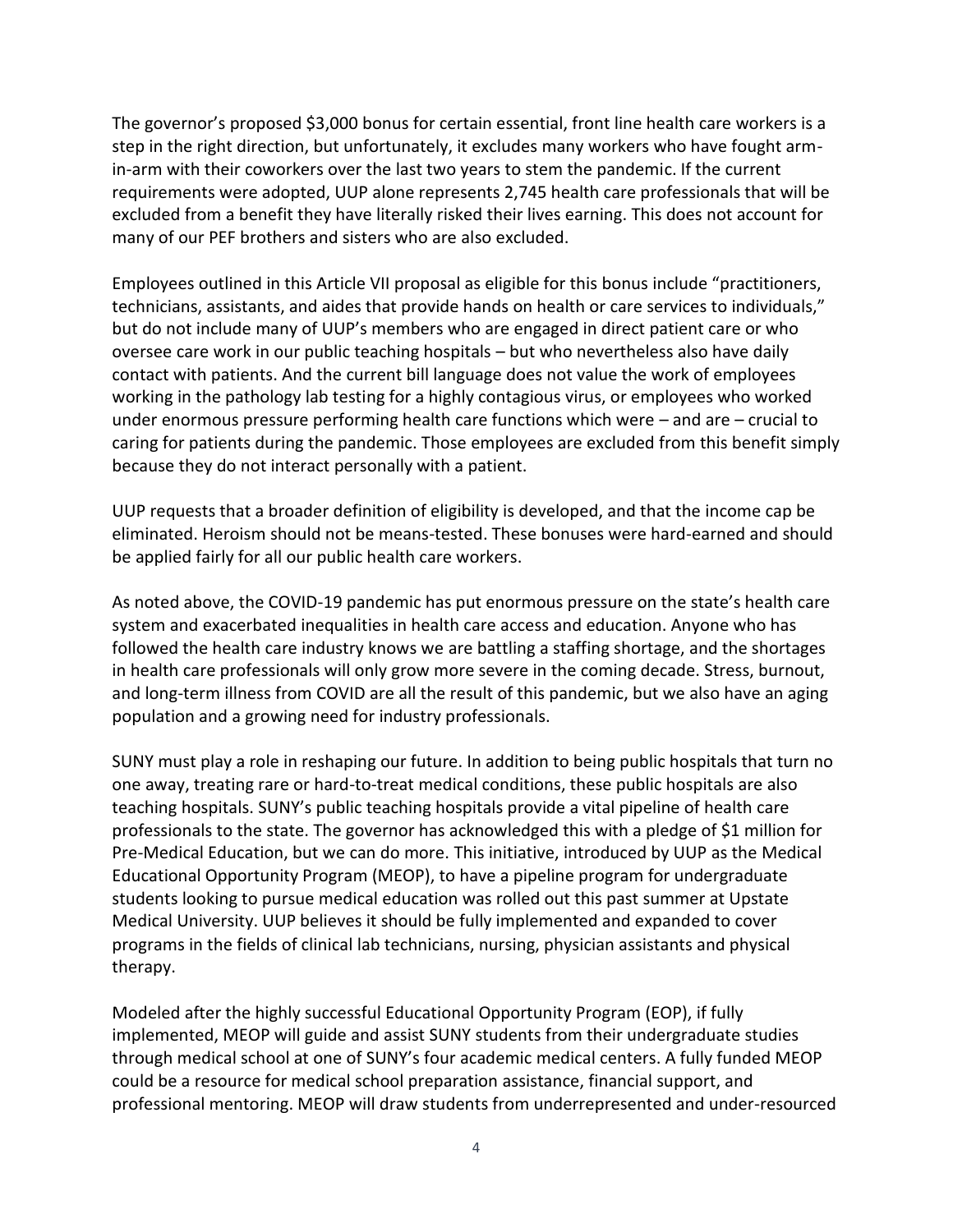communities which will eventually lead to better community care and better health outcomes. With proper support, at an initial cost of \$5 million, more diverse cohorts of students studying to be doctors and other health care professionals will complete their degrees and care for patients in their communities.

#### **Fully Fund SUNY Campuses - Restore Economic Opportunity & Equity**

Governor Hochul has put forward a budget proposal that addresses historic inequities in the financial aid programs such as TAP and the Excelsior Scholarship. These are foundational building blocks to restore our public higher education system. But again, the direct allocations to our campuses are flat. The vast majority of our state-operated campuses have year-overyear deficits because New York state has not properly funded them since before the Great Recession. And in the wake of that financial disaster, they were cut to the bone. This was followed by a decade of austerity budgeting by Governor Cuomo, who never saw a public entity he did not seek to dilute or push to privatize. Last year, under Governor Cuomo, SUNY was the only state agency that did not see its 5% cut restored. We are hopeful Governor Hochul and this Legislature can approach our systems of higher education with respect and support.

UUP is requesting an additional \$100 million for operating funds over the proposed Executive Budget. These funds should be allocated directly to campuses. We ask for this funding as a necessity for the survival of our institutions. These are not hollow words. SUNY, our students, and their families need your help. Our request would amount to an increase of \$477 per student. The future of our state deserves this investment.

The work of the state Legislature and UUP members to advocate for closing the TAP Gap has been successful. The governor's proposal eliminates the funding gap this year, rather than through the multi-year, phased-in approach passed in the 2021-22 budget. The addition of \$48.8 million to our state-operated campuses can begin to right a structural wrong in our financial aid system that punished campuses for fulfilling their education mission. The Executive Budget's proposal also eliminates the funding gap created by the Excelsior Scholarship program. Since 2017, the Excelsior Scholarship rates have been frozen while tuition has risen, creating gaps that campuses must cover, or students and families must pay, in order to attend SUNY. This investment of \$13.7 million is welcome news for our campuses and the recipients of this program.

However, fixing TAP and Excelsior is not the silver bullet of fixing the long-term financial distress we see across the SUNY system. And we cannot chalk it up to poor management or simply demographics. The severe and chronic underfunding of SUNY has led to the inability to attract students, retain students, and graduate students on time at the rates we should. The impending crisis is not limited to one sector of our institutions. We see a university center such as UAlbany with a \$9 million deficit, and a comprehensive campus like Buffalo State with an \$8 million deficit. And despite their crucial role in supporting one of the key sectors of our economy, our Ag & Tech campuses have been left behind.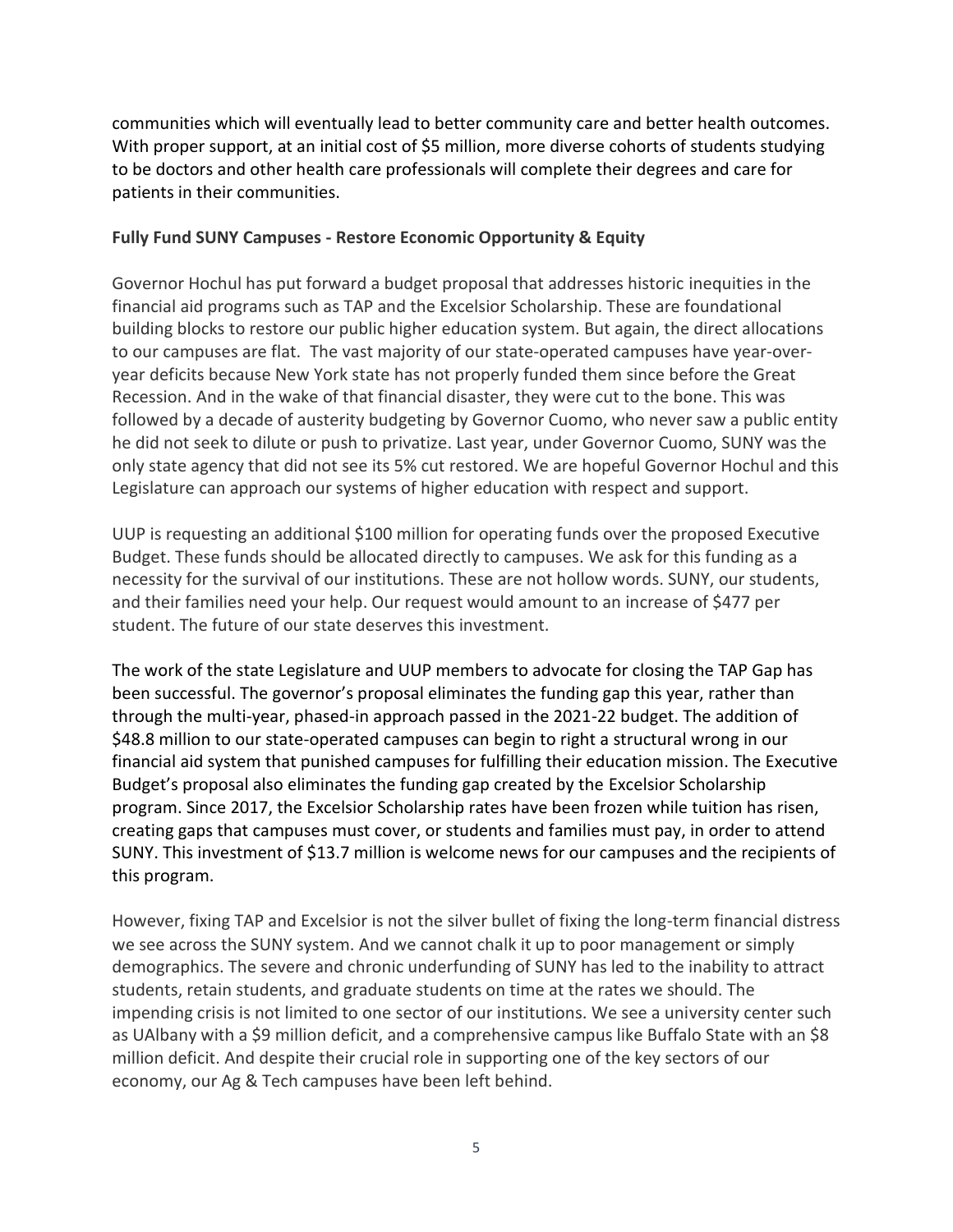SUNY campuses are economic anchors for their communities, and more broadly are regional assets. SUNY campuses employ more than 67,000 hard-working New Yorkers who contribute back more than \$8 for every \$1 invested in SUNY.

In her budget presentation, the governor proposed \$53 million to state-operated campuses and community colleges to increase faculty hiring. If implemented properly, this is a step in the right direction, but unfortunately, this money will be limited in its impact given the current bill language. As proposed, these funds must also be used for fringe benefits costs associated with hiring, something that should be a separate item in the budget. Splitting new funding between different campus types – and between salary and fringe – will not accomplish the ambitious goals outlined in the governor's budget proposal.

The recruitment, hiring and retention of faculty and staff from under-represented communities of color is expensive but absolutely necessary. UUP remains committed to the goal of having 25% of the faculty and staff in SUNY coming from African American, Latinx and Native American communities by 2025. It is ambitious, but it must be done if SUNY, as a collection of institutions, is to be at the forefront of turning America away from its racist past and present.

Likewise, there is a desperate need for SUNY institutions to have the professional staff which will take our institutions into a sustainable future that must occur if our state, nation, and world are to avoid the worst impacts of the climate crisis. Positions in the areas of energy management, materials (waste) management and sustainability education and engagement must be filled at every campus so that SUNY can take the lead in turning our planet away from the precipice it is facing. The choices are being made for us by the planet in terms of the effects we are experiencing. The choices we can make will determine what our children and grandchildren experience.

Since 2007, SUNY's four-year campuses have lost \$7 billion in state funding. UUP understands SUNY will not recoup all these funds in one year, but we must aggressively begin to reverse the state's disinvestment and move towards solidifying the educational programs of SUNY as anchors of community and learning.

SUNY's Educational Opportunity Program and Educational Opportunity Centers have delivered fantastic results for students from under-resourced communities. Investments in these programs continue to pay dividends to students, their families, and communities, and to the SUNY system as a whole. We applaud Governor Hochul's proposed investment of an additional \$3.86 million for the EOP program and \$7.6 million in funding for the EOCs and encourage the Legislature to consider SUNY's request of a 25% increase to opportunity programs. These increases show a commitment to racial justice – so urgently needed in these troubled times.

Barriers to entry for both work and education start with childcare. UUP supports the inclusion of \$5.4 million in new funding in the Executive Budget for the creation of childcare centers on every SUNY campus. This investment will provide not only stability and support for our students and campus workers but will also train the educators of tomorrow. Creating these centers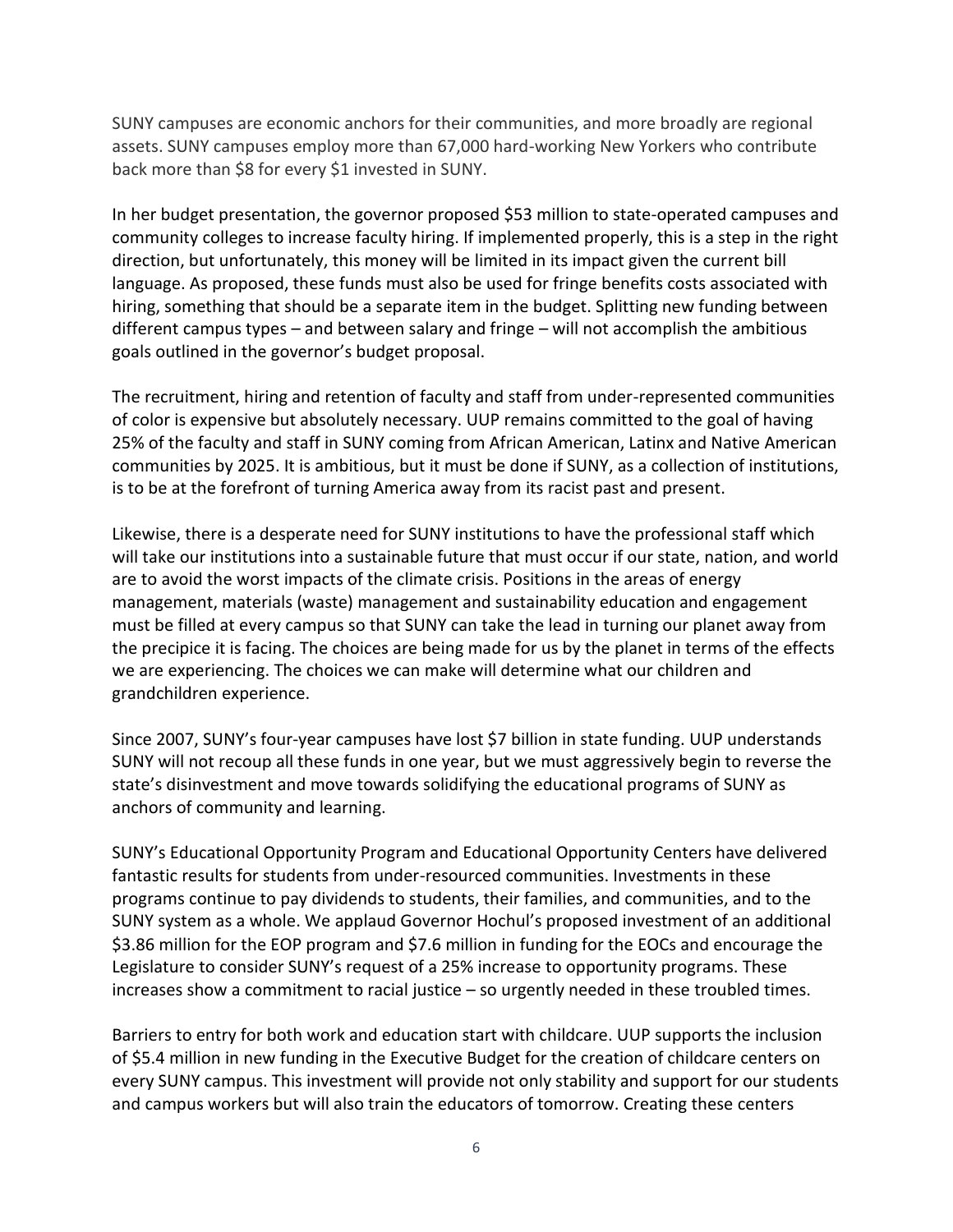system-wide also deepens SUNY's relationship to their local communities. By being a place of education from the cradle to baccalaureate and beyond, each SUNY campus can act as anchor institutions for local communities, developing a sense of community and "place" that keeps families living, working, and growing in the area.

The proposed executive budget includes \$550 million in critical maintenance funding for this budget year, the same level as provided in the previous year. The 2022-23 Executive Five-Year Capital Program & Financing Plan indicates that this level of funding will continue through fiscal year 2026-27, for a total of \$2.75 billion over five years. Developing a long-term capital plan will allow SUNY to prepare for the future of education and work, better supporting our students in the classroom and beyond.

The proposed executive budget also includes \$425 million in new flexible capital funding that can be used for new construction, programmatic or critical maintenance projects. The appropriation is provided in a lump sum, subject to a plan to be developed by SUNY and approved by the director of the Division of Budget. We look forward to working collaboratively with SUNY and the new SUNY chancellor on how these funds will be utilized. UUP also welcomes the proposed elimination of the \$200 million Capital Matching Program, which has created barriers for campuses with tighter budgets to invest in new campus projects. Every campus must have the resources to update facilities to attract students, grow enrollment and better support students across the state.

Finally, and perhaps most importantly, I ask that the governor and the Legislature look for truly stable and long-term streams of funding for SUNY. UUP is advocating for the creation of an Endowment for Public Higher Education. The SUNY system currently houses endowments through their foundation system, with each campus raising funds on their own for their respective campuses, though most campuses have negligible resources in these foundations. This disconnected system has created large inequalities in donations per school.

By creating a SUNY-wide endowment, monies could be spent more holistically on teaching and research and professions that support the governor's goal of making SUNY the best state public higher education system in the nation. An endowment would allow the state to make a consistent investment in the recruitment, hiring and retention of faculty and staff from underrepresented communities of color. Such an endowment would enable future generations of students to benefit from a quality higher education, while the economic engines of the state have a means to grow and provide even greater contributions to the public good.

#### **CLOSING**

Thank you for this opportunity to provide UUP's perspective on the FY 2022-23 proposed Executive Budget. We believe that our NY HEALS agenda provides a plan of action and a vision for a stronger SUNY and a stronger New York. As we – hopefully – emerge from the worst of the pandemic, our state desperately needs healing work. We will do all we can to push for this positive change. We urge you to strongly consider establishing and funding these initiatives. On